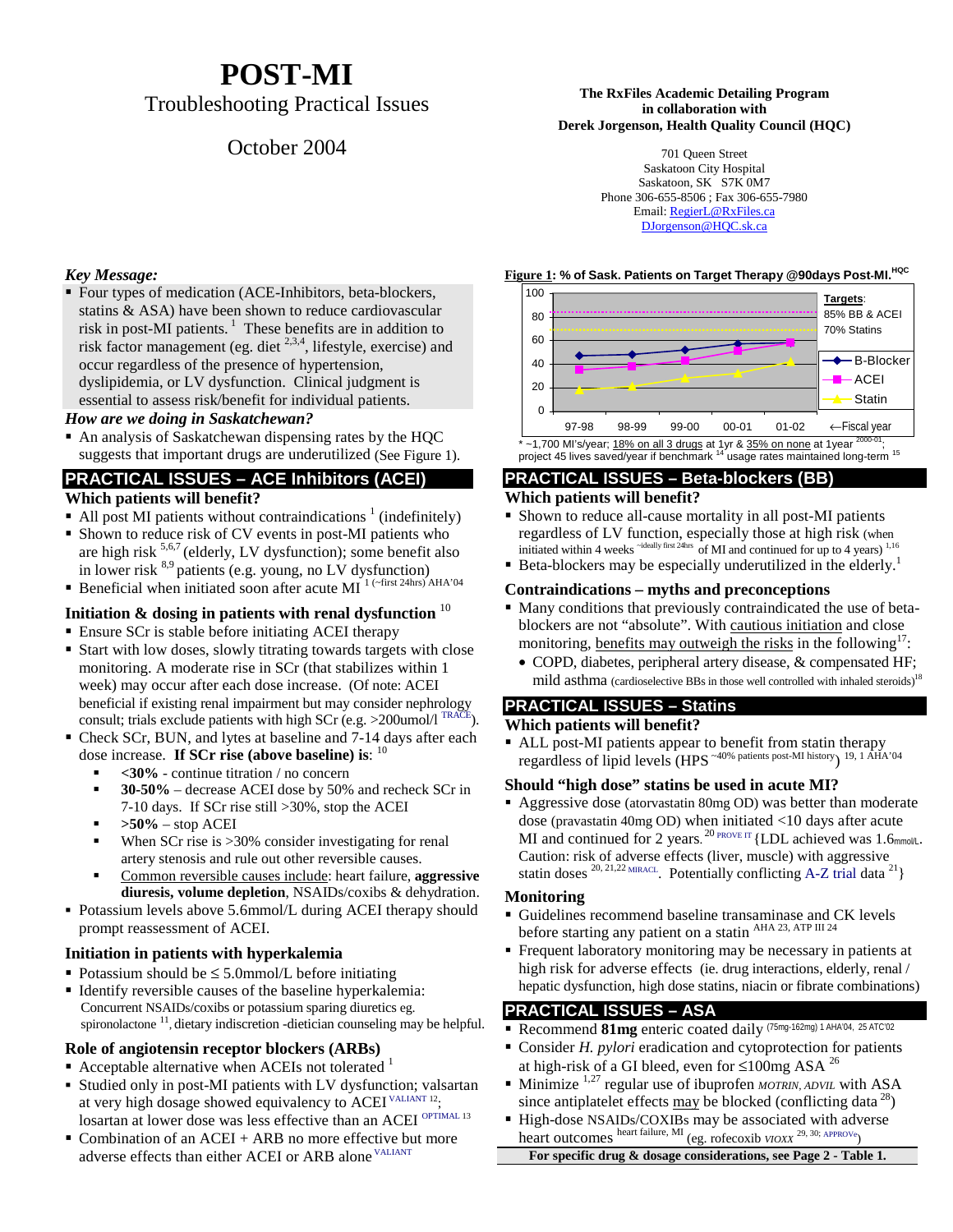#### **Table 1: Post-MI –Drug & Dosage Considerations** Prepared by D. Jorgenson, B. Jensen, L. Regier - www.RxFiles.ca - Oct 2004

|                | <b>POST-MI TARGET DOSES</b> CONTROLLED TRIALS                                                                                                                                                                                                       |                                                  | \$/30d | <b>BENEFITS</b>                                                                                                                                                            | <b>RISKS</b>                                                                        | <b>COMMENTS</b>                                                                                                     |  |
|----------------|-----------------------------------------------------------------------------------------------------------------------------------------------------------------------------------------------------------------------------------------------------|--------------------------------------------------|--------|----------------------------------------------------------------------------------------------------------------------------------------------------------------------------|-------------------------------------------------------------------------------------|---------------------------------------------------------------------------------------------------------------------|--|
|                | Ramipril ALTACE                                                                                                                                                                                                                                     | $10mg$ $HS$ $HSS$ $HOPE$ ; $5mg$ $BID$ $AIRE$ 31 | 41     | • all-cause mortality: 17-29% RRR when                                                                                                                                     | ◆ Adverse effects                                                                   | • AHA STEMI Guidelines <sup>2004</sup> suggest to use ACE                                                           |  |
|                | Trandolapril MAVIK                                                                                                                                                                                                                                  | 4mg OD TRACE 6                                   | 41     | started 2-16 days after event & continued for                                                                                                                              | include cough<10%.                                                                  | inhibitors in all pts indefinitely. Most benefit if                                                                 |  |
|                | Lisinopril ZESTRIL/PRINIVIL 10mg OD GISSI-3 32                                                                                                                                                                                                      |                                                  | 30     | 4-5 yrs in pts with LV dysfx AIRE, TRACE, SAVE;                                                                                                                            | hypotension/dizzy $2\%$                                                             | anterior infarction, pulmonary congestion or EF<0.4,<br>tachycardia, in the absence of hypotension (SBP             |  |
| Ξ              | (high dose)                                                                                                                                                                                                                                         | $\sim$ 35mg OD ATLAS 33 (HF)                     | 65     | {TRACE: NNT=13 over 4yrs <sup>42.3</sup> vs 34.7%, n=1749}                                                                                                                 | hyperkalemia <sup>-2-11%</sup><br>renal insufficiency (in pts                       | $\leq 100$ mm Hg or $\leq 30$ mm Hg below baseline)                                                                 |  |
| <b>U</b>       | Perindopril COVERSYL                                                                                                                                                                                                                                | 8mg OD EUROPA 9                                  | 45     | $\bullet$ prevents ventricular remodeling; proteinuria                                                                                                                     | with renal artery stenosis) $\varepsilon$                                           | *Contraindicated in pts with bilateral renal artery                                                                 |  |
|                | Enalapril VASOTEC                                                                                                                                                                                                                                   | 20mg OD CONSENSUS-II 34                          | 48     | •16% RRR in all cause mortality when started                                                                                                                               | angioedema <sup>0.4%</sup> , Blacks 0.7% 36.                                        | stenosis (or unilateral stenosis if only 1 kidney),                                                                 |  |
|                | Captopril CAPOTEN                                                                                                                                                                                                                                   | 50mg TID SAVE 7, BID in ISIS4 35                 | 52     | in high risk pts with remote history of MI and<br>continued for 5 years $^{HOPE}$ ; NNT $^{HOPE}$ = 56                                                                     | taste changes, rash; Rare:                                                          | history of angioedema to ACEI, & pregnancy                                                                          |  |
|                |                                                                                                                                                                                                                                                     |                                                  |        | Generally start low-dose & titrate up to target dose if tolerated. eg. ramipril 2.5mg OD x1wk, 5mg od x3wk then 10mg od                                                    | pancreatitis & blood dyscrasias.<br>DPE > 50% POST MI                               | *Combo ACEI+ARB: option with persistent HF CHARM                                                                    |  |
|                |                                                                                                                                                                                                                                                     |                                                  |        |                                                                                                                                                                            |                                                                                     | (more adverse effects & no greater efficacy VALIANT)                                                                |  |
|                | Valsartan DIOVAN                                                                                                                                                                                                                                    | 160mg BID VALIANT 12                             | 82     | • all-cause mortality: valsartan, captopril <sup>50mg TiD</sup> , or combo equally effective $\frac{VALIANT, n=14703, -2yr}{VALIANT, n=14703, -2yr}$                       | Angioedema (17 of 26 pts                                                            | *Alternative if ACEI not tolerated & HF/LVEF<0.41                                                                   |  |
| <b>ARB</b>     | Candesartan ATACAND                                                                                                                                                                                                                                 | 32mg OD <sup>CHARM</sup> (HE trial)37,38         | 87     | $\bullet \downarrow$ proteinuria <sup>39</sup> even in pts with SCr<265 <sup>40,41</sup>                                                                                   | safely put on ARB after ACEI) <sup>42</sup> ;<br>More: UBP & TSCr 4.9 VS 3% VALIANT | (ARB: less cough & somewhat less angioedma)<br>• captopril 50mg TID reduced CV-death in post-MI                     |  |
|                |                                                                                                                                                                                                                                                     |                                                  |        | Generally start low-dose & titrate up to target dose if tolerated. eg. candesartan 4-8mg od, doubling ~q2wk →32mg od                                                       | Less: cough 1.7 VS 5% VALIANT, rash &                                               | pts more than losartan 50mg OD OPTIMAAL                                                                             |  |
|                |                                                                                                                                                                                                                                                     |                                                  |        | (>50% Ischemic Heart Disease in the CHARM Heart Failure trial)                                                                                                             | taste changes than ACEI. VALIANT<br>Adverse effects <sup>52</sup>                   | • AHA STEMI Guidelines <sup>2004</sup> suggest to use beta-                                                         |  |
|                | Metoprolol <sup>*</sup> LOPRESSOR                                                                                                                                                                                                                   | 100mg BID HJALMARSON 43                          | 16     | • all-cause mortality: 23% RRR when started<br>in any pt within $5-28$ days of MI & continued                                                                              | include hypotension,                                                                | blockers in all pts indefinitely {benefit less in low-risk                                                          |  |
|                |                                                                                                                                                                                                                                                     | $\leq$ 200mg SR OD MERIT-HF 44,45                | 24     | for up to 4yr; Meta-analysis: NNT=42 over 2yr                                                                                                                              | dizziness, bradycardia,                                                             | pts eg. ~ normal left ventricular fx, successful reperfusion,                                                       |  |
|                | Atenolol <sup>*</sup> TENORMIN                                                                                                                                                                                                                      | $100\mathrm{mg}$ OD $^{\mathrm{ISIS-1}$ 46       | 20     | (best long-term evidence with propranolol,                                                                                                                                 | fatigue <10%, insomnia,                                                             | absence of significant ventricular arrhythmias}                                                                     |  |
|                | Carvedilol COREG <sup>®</sup>                                                                                                                                                                                                                       | 25mg BID CAPRICORN 47                            | 58     | metoprolol & timolol) FREEMANTLE n=24,974                                                                                                                                  | vivid dreams, & sexual                                                              | *Contraindicated in pts with severe/poorly controlled                                                               |  |
| <b>BLOCKER</b> | Propranolol INDERAL                                                                                                                                                                                                                                 | 60-80mg TID BHAT 48                              | 14     | $\rightarrow \downarrow$ sudden death, reinfarction & arrhythmias                                                                                                          | dysfunction $4\%$ ;                                                                 | asthma, $2nd$ or $3rd$ degree heart block, HR<50, SBP                                                               |  |
|                | Timolol BLOCADREN                                                                                                                                                                                                                                   | 10mg BID NMCG 49                                 | 25     | *Less benefit: ISA agents (pindolol; acebutolol?) 1,51<br>$\bullet$ Cardioselective agents $(\bullet)$ preferred for mild                                                  | PAD, cold extremities;                                                              | $\leq$ 90 & decompensated heart failure $53$                                                                        |  |
|                | Acebutolol <sup>*&amp; ISA</sup> MONITAN 200mg BID <sup>APSI50</sup>                                                                                                                                                                                |                                                  | 22     | asthma & diabetes                                                                                                                                                          | mask hypoglycemia.                                                                  | *some believe carvedilol better than metoprolol for HF                                                              |  |
| 母              |                                                                                                                                                                                                                                                     |                                                  |        | Start low-dose & titrate up to target dose if tolerated, eg. metoprolol 12.5mg BID; double dose $\uparrow$ q2wk. (atenolol 25mg OD; carvedilol 3.125mg BID).               |                                                                                     | but equivalent doses may not have been used COMET 54<br>*CNS adverse effects (depression, impotence,                |  |
|                |                                                                                                                                                                                                                                                     |                                                  |        | Tolerability: Gradual dose titration & pt education regarding initial side effects improves tolerability. (e.g. 64% of MERIT-HF reached metoprolol 200mg/d) <sup>45</sup>  |                                                                                     | fatigue) overestimated; common in placebo groups                                                                    |  |
|                |                                                                                                                                                                                                                                                     |                                                  |        | If withdrawing beta-blocker therapy, do so gradually if possible over a few weeks to minimize risk of precipitating angina/MI.                                             |                                                                                     | & may not be solely related to beta-blockers <sup>52</sup>                                                          |  |
|                | Simvastatin ZOCOR                                                                                                                                                                                                                                   | 20-40mg OD 4S 55, HPS 19                         | 46     | • all-cause mortality: 22-29% RRR in post MI                                                                                                                               | ◆ Adverse effects                                                                   | • AHA STEMI Guidelines <sup>2004</sup> suggest to use statins in                                                    |  |
|                | Atorvastatin LIPITOR                                                                                                                                                                                                                                | 10mg OD ASCOT (not post-MI) 56                   | 67     | pts with $\uparrow$ cholesterol (LDL 3.9-4.9mmol/L) <sup>4S, LIPID</sup> , 4S NNT=30 <sup>11.5</sup> vs 8.2%, n=4444 simvastain 20-40mg/d, 5.4yr                           | include GI upset,                                                                   | all patients (even when baseline LDL $< 2.5_{mmol/L}$ )                                                             |  |
|                | $(high-dose^{in} \frac{ACS}{A})$                                                                                                                                                                                                                    | 80mg OD <sup>PROVE IT 20,22</sup>                | 87     |                                                                                                                                                                            | muscle aches, elevated                                                              | • ATP-3 LDL target option: 1.8 mmol/L if yery high risk $^{24}$                                                     |  |
|                | Pravastatin PRAVACHOL                                                                                                                                                                                                                               | 40mg OD LIPID 57, CARE 58                        | 44     | $\bullet \downarrow$ in major CV events NNT=18 & stroke NNT=62                                                                                                             | LFTs $^{2\%}$ , myopathy $^{1\%}$<br>rhabdomyolysis <0.2%                           | $\bullet$ If TG >5.6mmol/L, consider niacin or fibrate<br>◆Options for low HDL: lifestyle (exercise, ↓wt, smoking), |  |
| <b>STATINS</b> | (Rosuvastatin CRESTOR -no outcome trials yet; 59,60 10mg OD                                                                                                                                                                                         |                                                  | 56     | in pts at high CV risk (over 5 years) HPS 19                                                                                                                               | impotence; Rare: lupus-like                                                         | fibrate (gemfibrozil 600mg BID $V\text{A-HIT}$ \$42) <sup>62</sup> or niacin                                        |  |
|                | Higher levels in Asians; rhabdomyolysis cases at doses $\geq$ 10mg/d)                                                                                                                                                                               |                                                  |        | *most trials enrolled pts >3months post-MI HPS, LIPID, CARE<br>• No major statin trial enrolled pts age $>82$ yrs <sup>61</sup>                                            | symptoms, periph neuropathy.                                                        | •Contraindicated in pts with active liver disease, high                                                             |  |
|                |                                                                                                                                                                                                                                                     |                                                  |        | May start at target dose unless high risk for side effects (ie. elderly, renal/hepatic dysfx, niacin or fibrate combos, drug interactions, high dose or hx of intolerance) |                                                                                     | alcohol consumption & pregnancy                                                                                     |  |
|                | <b>ASA</b>                                                                                                                                                                                                                                          | 80-162mg OD                                      | 5      | *all-cause mortality:10% RRR, NNT=91 over 2yr ATC                                                                                                                          | *Adverse effects: GI                                                                | • AHA STEMI Guidelines <sup>2004</sup> suggest using ASA                                                            |  |
|                |                                                                                                                                                                                                                                                     |                                                  |        | •25% RRR in vascular events in previous MI                                                                                                                                 | upset, hypersensitivity,                                                            | indefinitely 75 to 162 mg/d if not contraindicated.                                                                 |  |
|                | Generally start at $\sim 81$ mg enteric coated OD; $(ASA \le 100$ mg                                                                                                                                                                                |                                                  |        | patients treated with antiplatelet agents for 27<br>months ATC 25                                                                                                          | GI bleed; major bleed.<br>•Maj bleed/hemorrhagic                                    | *Contraindicated in pts with recent/active bleeding,<br>major GI intolerance or history of ASA allergy              |  |
|                | as effective/less bleeding than 325mg, especially with Plavix CURE} 63                                                                                                                                                                              |                                                  |        |                                                                                                                                                                            | stroke $\sim 0.5\%$ / 5 years                                                       | • For pts with a true allergy to ASA consider                                                                       |  |
|                | {see also RxFiles Antiplatelet & Antithrombotic Chart 64}                                                                                                                                                                                           |                                                  |        | *Stenting $\rightarrow$ If on ASA+warfarin <sup>INR 2-3</sup> for                                                                                                          | (NNH=200) ATC, USPSTF 68                                                            | clopidogrel 75mg OD or warfarin (INR target 2.5-3.5)                                                                |  |
|                | Clopidogrel PLAVIX                                                                                                                                                                                                                                  | 75mg OD CURE 65, CAPRIE 66                       | 96     | anticoagulation then $D/C$ Plavix after: $\geq 1$ month-                                                                                                                   | high risk pts, i.e. CAPRIE                                                          | as useful alternatives                                                                                              |  |
|                |                                                                                                                                                                                                                                                     |                                                  |        | bare metal; ≥3month-sirolimus; ≥6month-paclitaxel. If only                                                                                                                 | ASA 325mg/d 1.9 yrs; Bleeding:                                                      | • Combo: ASA+PLAVIX: $\uparrow$ efficacy but $\uparrow$ bleeding                                                    |  |
|                | Warfarin COUMADIN                                                                                                                                                                                                                                   | 1-10mg OD WARIS II 67                            | 15     | on ASA + Plavix $\rightarrow$ then D/C Plavix after ~1 yr. $1$                                                                                                             | GI=2.7%; All severe = $1.6\%$ } $^{66}$                                             | {CURE NNT=48, NNH 99, over 9 months; MATCH $^{69}$ post stroke NNH=77}                                              |  |
|                | OIII3: Spironolactone ALDACTONE 12.5-25mg OD \$8 for severe HF Class III-IV RALES 70; DI: 1 K <sup>+</sup> level with ACEI, : monitor K <sup>+ avoid if K+25mmol/L</sup> & renal fx. {Eplerenone in USA: for select post-MI pts with LV dysfx EPHES |                                                  |        |                                                                                                                                                                            |                                                                                     |                                                                                                                     |  |

\$=retail cost e=Exceptional Drug Status o =male  $\epsilon$ =female A1C=glycosylated hemoglobin ACEI=angiotensin converting enzyme inhibitor ARB=angiotensin receptor blocker ATC=Antithrombotic Trialists' Collaboration ARR=absolut index BP=blood pressure CK=creatine kinase CV=cardiovascular DI=drug interaction EF=Ejection Fraction Frs=function FPG=fasting plasma glucose GI=stomach HF=heart failure HQC=Health Quality Council HR=heart rate Hx=history ventricular MI=myocardial infarction NNT(H)=number needed to treat (harm) PAD=peripheral arterial disease PPBG=postprandial blood glucose Pts=patients RRR=relative risk reduction SCr=Serum creatinine TG=triglycerides wk=we RISK Factors: <sup>72,75</sup> Cholesterol: TLDL (ApGRApAA ratio used in INTERHEART), Smoking, Diabetes, TBP esp. systolic, Abdominal obesity: waist/hip ratio ( $\delta$  20.95;  $\Omega$  20.95,  $\Omega$  20.95, Waist size <sup>73</sup> ( $\delta$  >102cm, 40inc

**lack** of vegetables, fruits, exercise (30-45mins 3-5x/week or more) & alcohol (0-2drinks/d  $\delta$ =14/week  $\frac{9}{2}$ /week); Low HDL ≤1, Family history of premature heart disease (Age:  $\delta$  <55,  $\frac{2}{5}$  <65),  $\frac{3}{7}$ . Mi

**Targets**: **BP** Canadian 2004 (75): General <**140/90**; Diabetes <**130/80** if no proteinuria; <**125/75** if proteinuria $>$ 1g/d.

→ LDL**<2.5**; Total Cholesterol/HDL Ratio**<4**

**GLUCOSE: Canadian <sup>2003</sup>**(77) Target for most: **A1C** ≤**7%**; **FPG 4-7** mmol/L; **PPBG** 2hr post **5-10** mmol/L **if** can be done **safely** without hypoglycemia. **COPYRIGHT, DISCLAIMER, REFERENCES & ACKNOWLEDGMENTS AVAILABLE AT** www.RxFiles.ca

Not recommended Post-MI: vitamin C, vitamin E & HRT **Lifestyle changes for DIET, EXERCISE & stop SMOKING!**